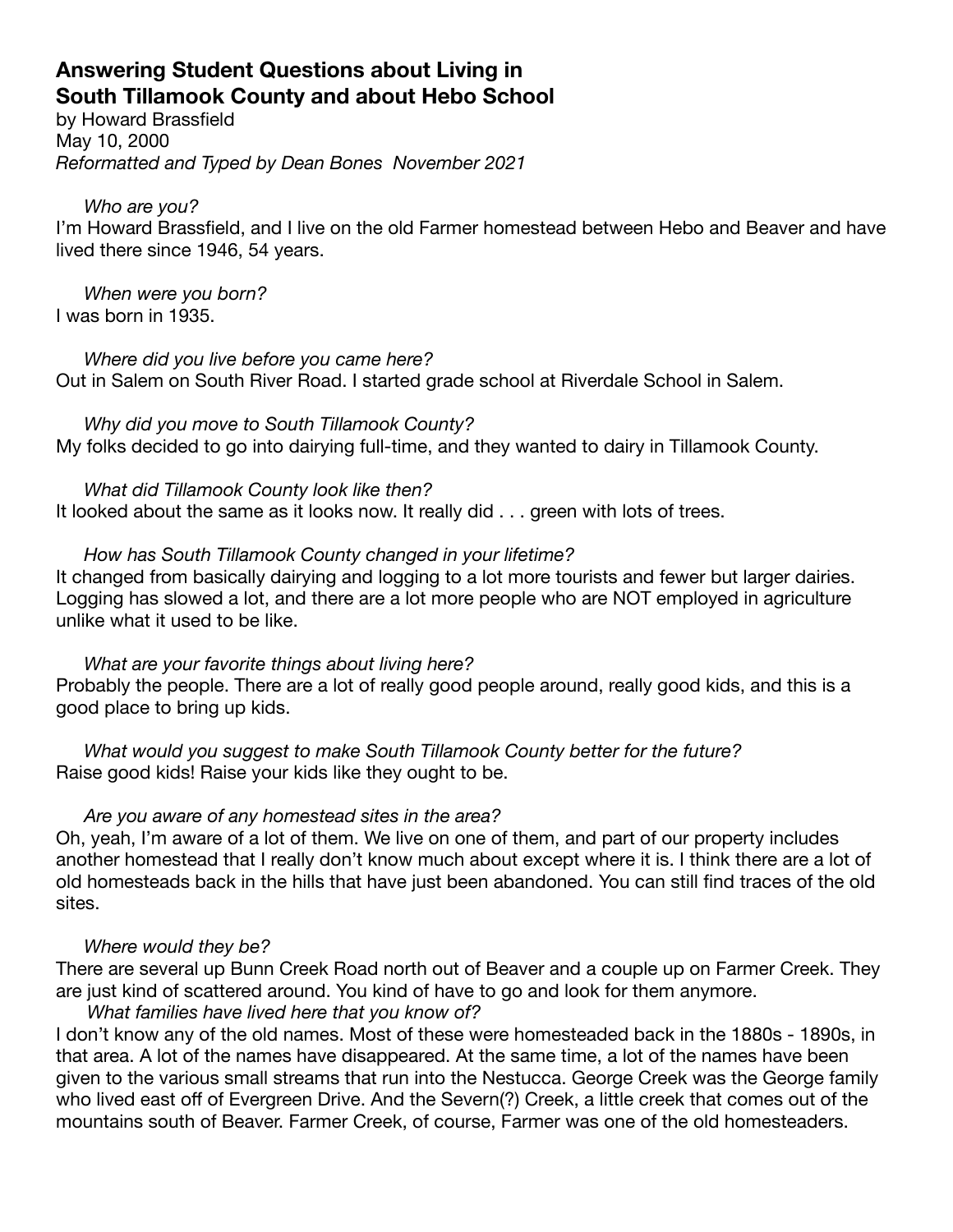# **Answering Student Questions about Living in South Tillamook County and about Hebo School**

by Howard Brassfield May 10, 2000 *Reformatted and Typed by Dean Bones November 2021*

### *How did people support themselves?*

Very meagerly. It was a tough show. There wasn't much cash available back in the late 1800s. It was mostly through farming and logging and a little bit of anything else that you could come up with. Farming, of course, was the main thing. There was dairying once you got enough land cleared to raise a few cows. You could make a little extra money even on 10 or 15 cows. They could haul a few cans of milk to the local cheese factories. There wasn't much tourist business then.

## *What kinds of crops were grown?*

Well, basically forage for the animals. Grass for summer, and they put up enough hay to sustain themselves through the winter. There were some odd crops grown all after the 1900s. Daffodils, oddly enough, were grown in Tillamook County for 20 - 30 years before WWII. There are still some fields around Tillamook that have a lot of volunteer daffodils in them. At one time, there were some root crops like mangolds which you probably don't know what they are. They are similar to a sugar beet. They were kind of a cattle-type sugar beet, and they were grown because they would keep well all winter. Those were ground up all winter and given to the cows along with the local hay.

## *What did people do for entertainment?*

Well, the Saturday night dance was always big. Usually a horse and wagon or saddle horse would get you close enough to get to a dance somewhere usually within 4 - 6 miles. Later on as automobiles came on you could travel farther.

### *Do you have any family stories about homesteading in this area?*

Not really. My folks came into the area about 1946, so it was after homesteading. But I had a great uncle who homesteaded in the Siletz area. He lived down there for many years, and that homestead was only recently sold to a timber company.

### *What school did you go to locally?*

I went to the Hebo Grade School that's now abandoned.

### *What stands out in your mind about the school?*

Probably one of the most exciting times was on a New Year's Eve when the Hebo Grade School gym burned down. That would have been about 1948. A school bus was parked beside that gym at night, and some of the local kids were draining some gasoline out of the bus and set it on fire. One of the grade school kids who was living in the motel next door to the school called in the fire to the fire department, and they wouldn't believe him. By the time there were 2 or 3 reports it was too late to save the gymnasium. The whole thing went down,. After that they built a whole new gymnasium that's still standing behind the school building now although the building has been abandoned as a school.

*When did the school year start and end?*  About the same as now.

*About what time each day did school begin and end?*  Well, it started at around 9:00 and went to about 3:00.